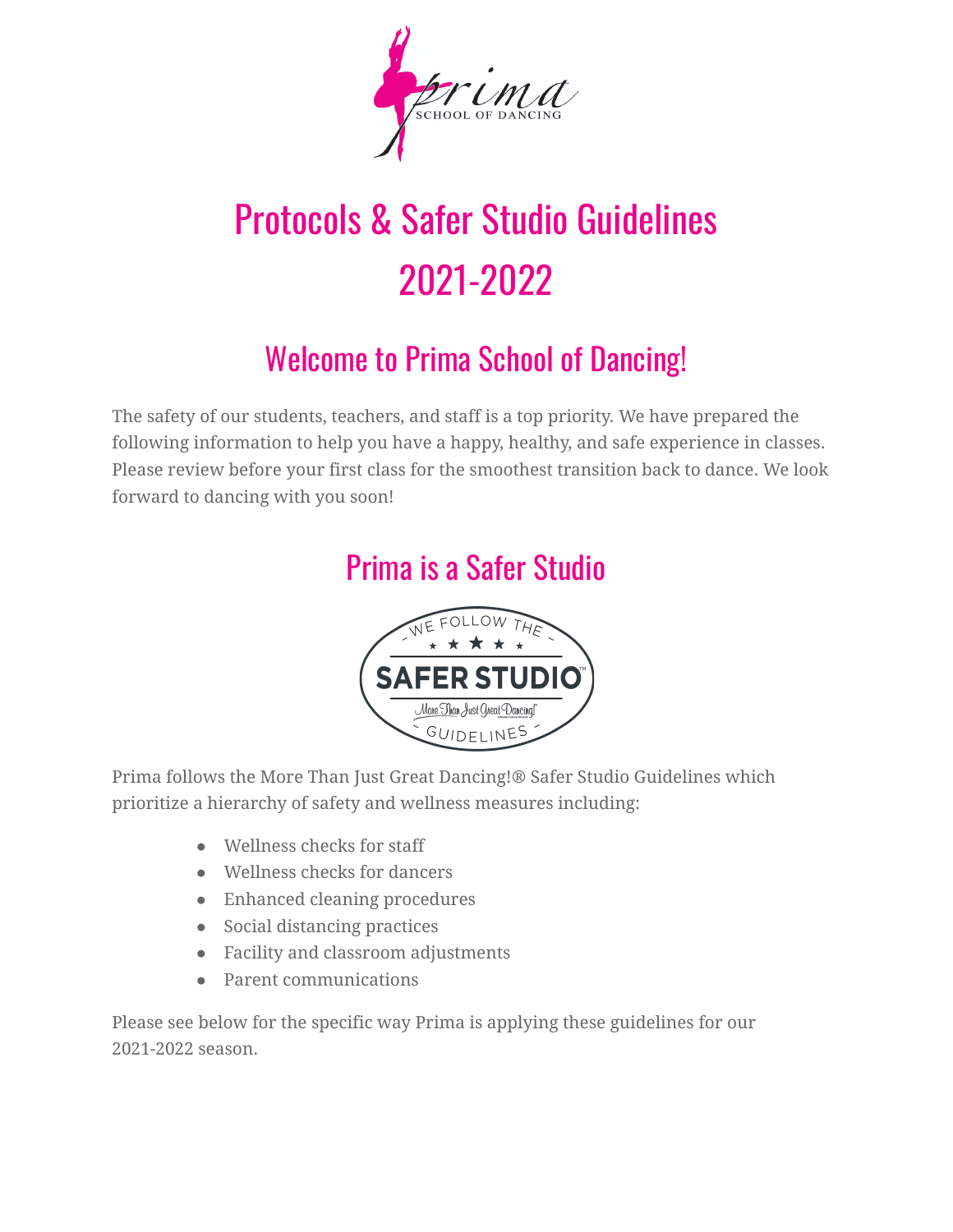#### Wellness Checks for Staff

- Prima is a Youth Protection Advocates in Dance® Certified Studio (YPAD). Additionally, all teachers and staff members will receive regular and continuing safety training as it relates to preventing community spread of COVID - 19.
- All staff members are wellness checked before their shift.
- All staff members will wash hands and/or sanitize before and after each class.

#### Wellness Checks for Dancers

- Parents/guardians are asked to not send their dancer to class if he/she, or a member of their household, have a fever, respiratory symptoms, or other symptoms as presented by the CDC and related to COVID - 19. Parents/guardians are asked to not send their dancer to class if he/she, or a member of their household, have tested positive for COVID or are in a quarantine period because of a close contact.
- Dancers will be encouraged to wash hands and/or sanitize before and after classes. Each dancer is asked to have their own hand sanitizer as listed in the dancer supply list. Prima will also have hand sanitizing stations. Hand washing posters are posted within bathrooms and classrooms.

#### **Facilities**

● We are proud to be a Tech-Enabled studio with the ability to offer an online E-learning platform for all classes in all studios.



- Hospital grade air purifiers in each studio. Our air purifiers are proven to remove particles 10 times smaller than the smallest virus.
- Plexi guards in the office area for safety when conducting office transactions.
- Signage on the outside of the building to indicate studio locations.
- Signage throughout the building including social distancing markers.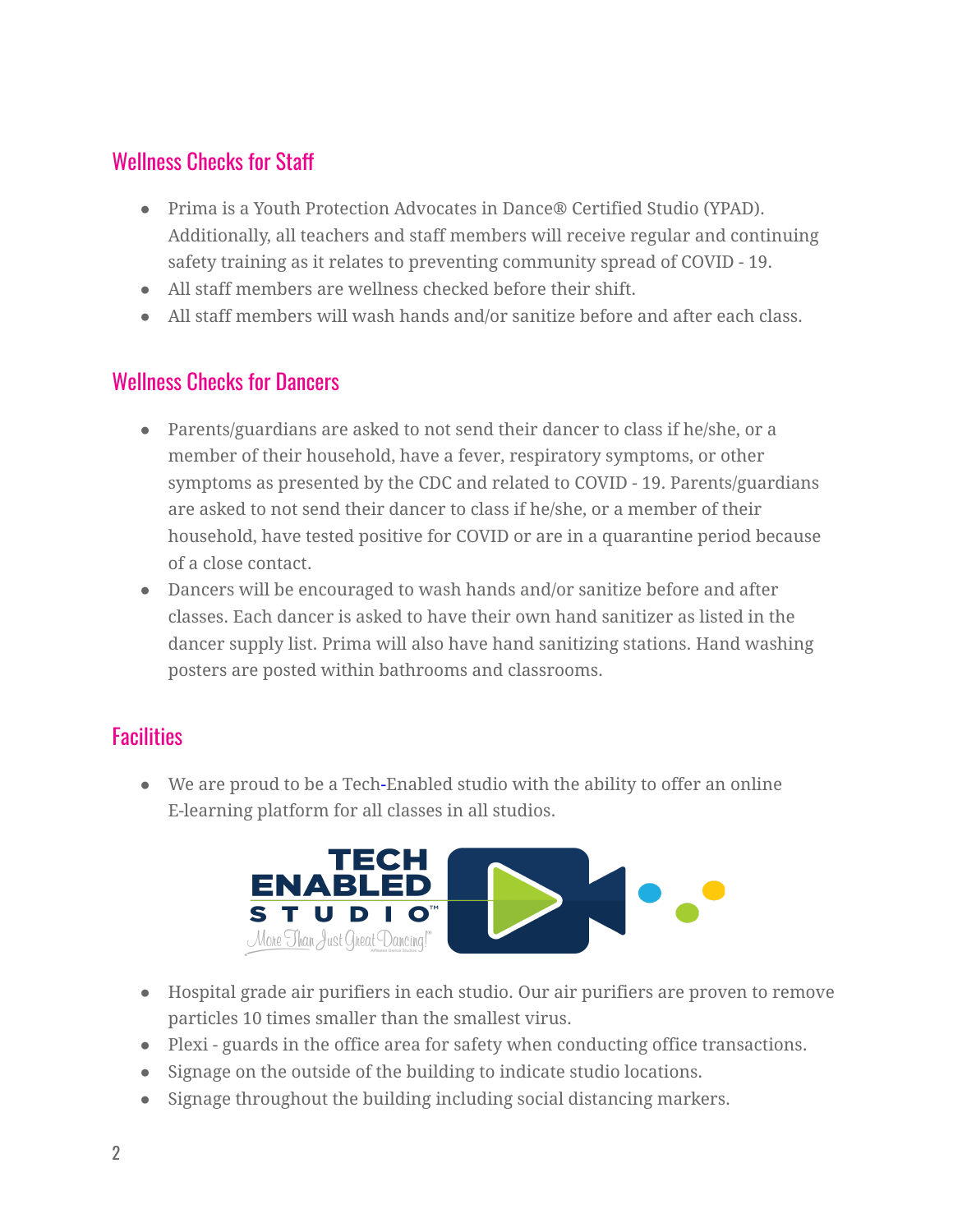- Enhanced cleaning procedures.
- Each studio has its own separate exterior Entrance/Exit. Doors will be opened for ventilation (weather permitting) in each studio to promote air circulation.
- Each studio has its own dedicated bathroom.
- The lobby waiting areas are temporarily closed for waiting and congregating during and in between class times. The front lobby is open for transactions only. Changing rooms are open for quick changes but students must still enter their class through the exterior entrance/exit.

#### Enhanced Studio Cleaning Procedures

● We have increased our cleaning frequencies and sanitation procedures in high traffic areas and high touch surfaces of the studio such as doors, barres, floors, counters, stereos, tumbling mats, and bathrooms.

#### **YPAD**

Youth Protection Advocates in Dance (YPAD), is a non-profit organization that is dedicated to the protection of the health and safety of dancers. YPAD is made up of a highly-educated and esteemed Advisory Panel and a global community of members. Prima's teachers and staff have completed YPAD training and Prima is a YPAD Certified Studio.

Certification Includes:

- Background checks for all staff and volunteers
- CPR/First Aid training for all staff
- Emergency and evacuation protocols for the studio
- Staff training classes in topics such as:
	- Social media safety
	- Positive role model choices
	- Dancer health and injury prevention
	- Body image, nutrition and eating disorders
	- Mandated abuse reporting
	- Anti-bullying education and conflict resolution
	- Age-appropriate dance concepts, costumes, music, and movement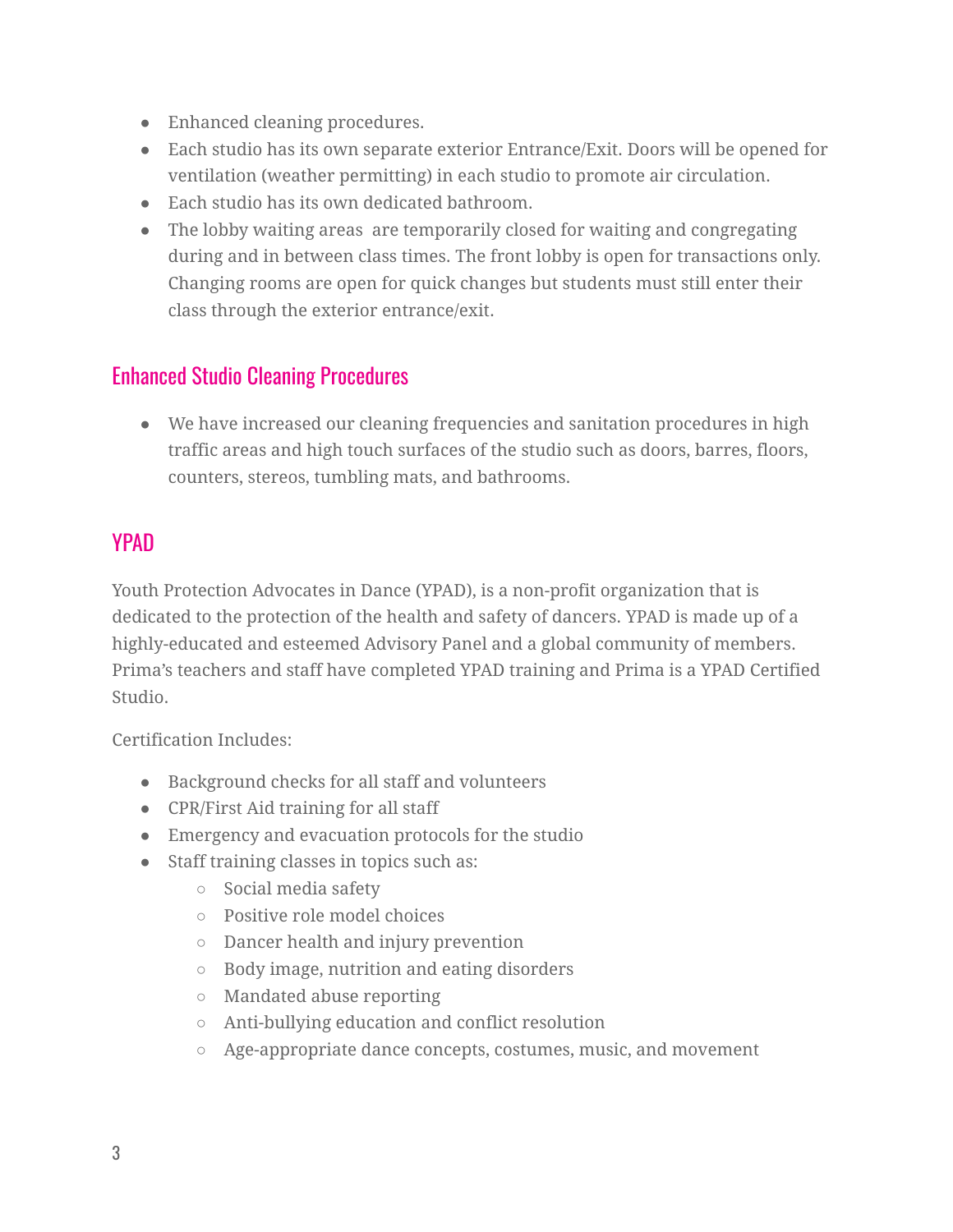#### Closed Lobby Except for Transactions

- Our lobby waiting areas will be closed at this time for waiting and observations, however parents/guardians will still be able to come into the lobby to conduct transactions.
- Changing rooms will be available for students who do not have a place to change into their dance attire between school and dance. Dancers will still need to enter their class from the exterior studio entrance/exit with the rest of their class. We can not guarantee that a changing room will be available when a dancer needs it, and we may need to change this policy if we experience too much congestion.

#### Family Flexibility with Studio Support

- Our primary goal is to offer in-person classes in a safe environment.
- Each family will have the freedom to choose how they want their dancer to take class, whether that is in-person or online E-Learning. You will have the choice to flow between in-person classes and online E-Learning at your comfort level. Your tuition holds your spot in the class and our technology upgrades allow you the freedom to choose how your child takes their classes each week.
- An online E-learning option is available for all classes, for the 2021-2022 dance season. (Office staff needs to be notified if you choose this option to give approval for the specific class and dance style preferred.)
- A transition to online E-learning for all dancers will happen if recommended or mandated - as listed in our Phases of Operation.
- If a transition to online E-learning is required studio wide, we will treat this as a temporary solution to continue the dancers training, with the knowledge that when safe to do so, Prima will transition back to in-person classes.
- The same excellent, high caliber dance training offered at Prima will be consistent, whether classes occur in-person or online.
- Office staff will be available during normal class times to provide customer service and answer questions.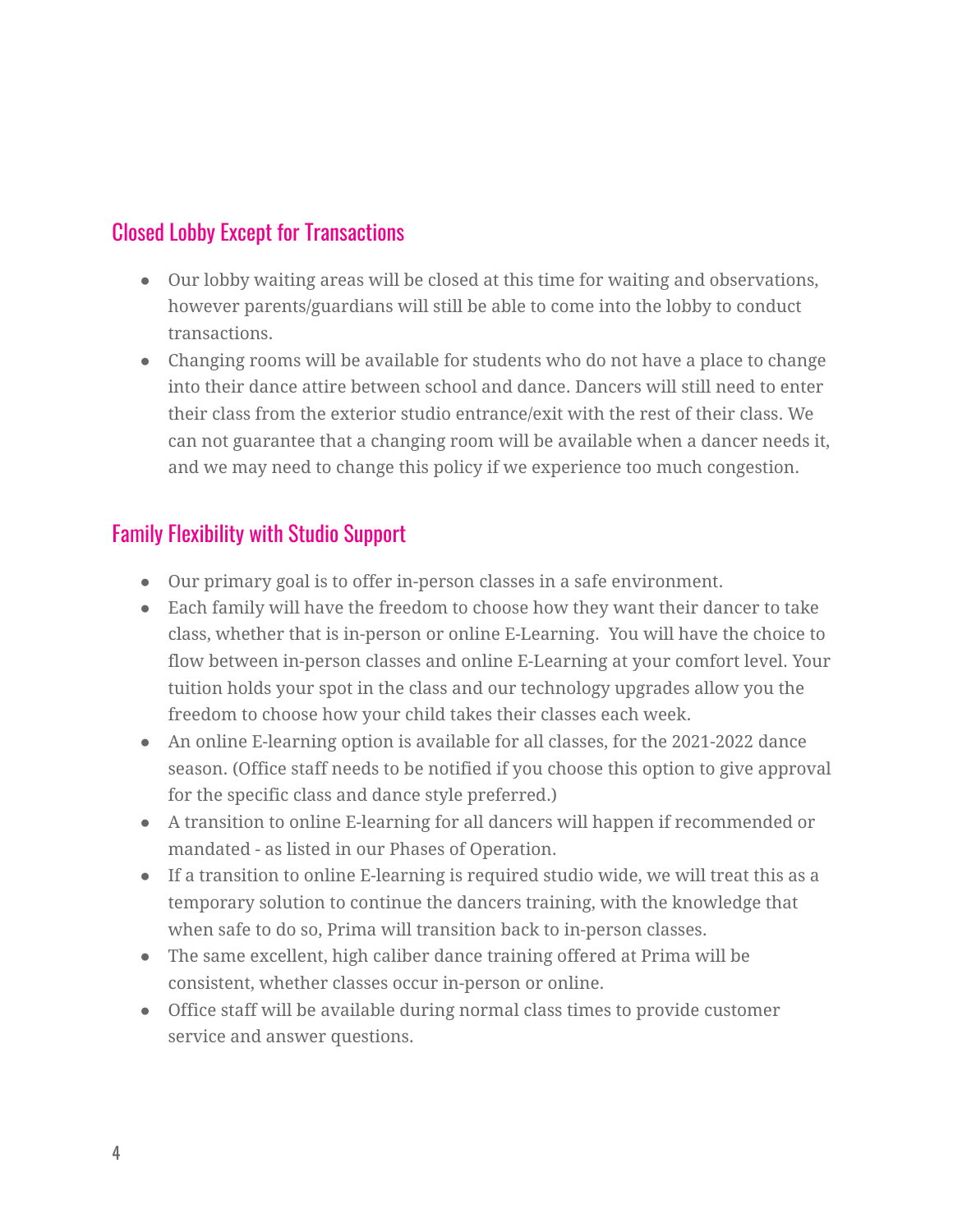#### 2021-2022 Prima Phases of Operation

Prima's new Phases of Operation system will be used to indicate the status of classes at Prima. There will be three Phases:

Phase 1 - TRADITIONAL (with safety protocols): Classes are in-person at the studio, following Safer Studio protocols.

- Mask wearing will be at individual/family discretion.
- Online E-Learning option available for all classes/families who choose this option.

Phase 2 - HYBRID: Indicates a cautionary phase, following Safer Studio protocols, potential smaller in-person class sizes with E-Learning.

- Masks wearing will be at individual/family discretion for in person classes, unless mandated by city, state, or national officials.
- Classes with a larger number of students may run on an alternating in-person schedule to reduce the number of in-person dancers in class. Half of the dancers in a class would be in-person, with the other half of dancers online, and then the dancers would alternate the following class/week.
- Online E-Learning option available for all classes.

Phase 3 - HOME: All dancers will have classes via online E-Learning.

● Depending on recommendations and possible mandates from our community and industry, we may also be able to offer in-person classes with masks as a transition between Phase 2 and Phase 3.

\*Please note that our primary goal is to offer in-person learning whenever possible. We will follow guidance from local, state, and national officials as well as CDC guidelines to direct our decision on what phase we will operate in.

\*Please visit our Prima School of [Dancing](https://www.facebook.com/primadancing/) and 2021-2022 Prima Family Facebook page and Prima School of Dancing website at [primadancing.com](https://primadancing.com/) for Phases of Operation updates as well as frequently checking your emails for important Prima communication.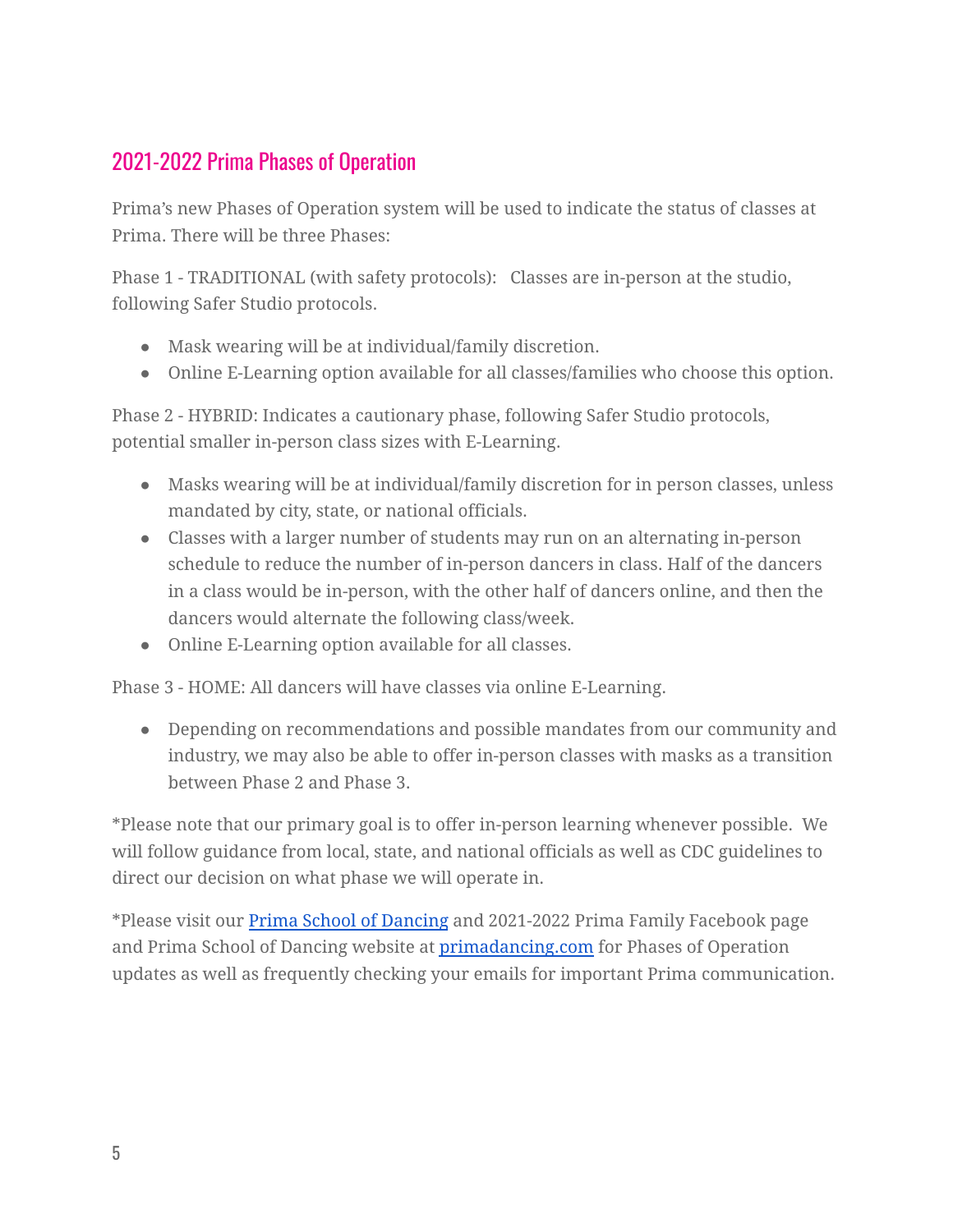#### 2021-2022 Dance Supplies

- Please have a smaller size dance bag to maximize space and social distancing practices.
- Dancers should come to class already in dress code and with proper dance shoes in their bag.
- Each dancer should bring their own water bottle clearly labeled with their name. The drinking fountain will be closed, however, the bottle filler feature will be available to refill water bottles.
- 2021-2022 Dance Supply List: (For each dancer to have in their dance bag preferably travel size when available):
	- Kleenex
	- Hand Sanitizer
	- Hair ties/Hair elastic bands
	- Bandaids
	- Comb/Brush
	- Bobby Pins

#### Additional Supplies for Levels 3 & Up:

- Theraband
- Yoga Mat

#### Additional Supplies for Acro Students Level 3 & Up:

● Yoga Block

#### Facility and Classroom Procedures

- We have made facility, scheduling, and curricular changes in support of social distancing recommendations. However, we understand that unlike older children and adults, young children cannot be expected to maintain social distancing at all times.
- All lobby waiting areas will be closed unless specified. The office will still be open to conduct studio transactions.
- Changing rooms will be open but dancers will still need to enter their class from the exterior entrance/exit with the rest of their class.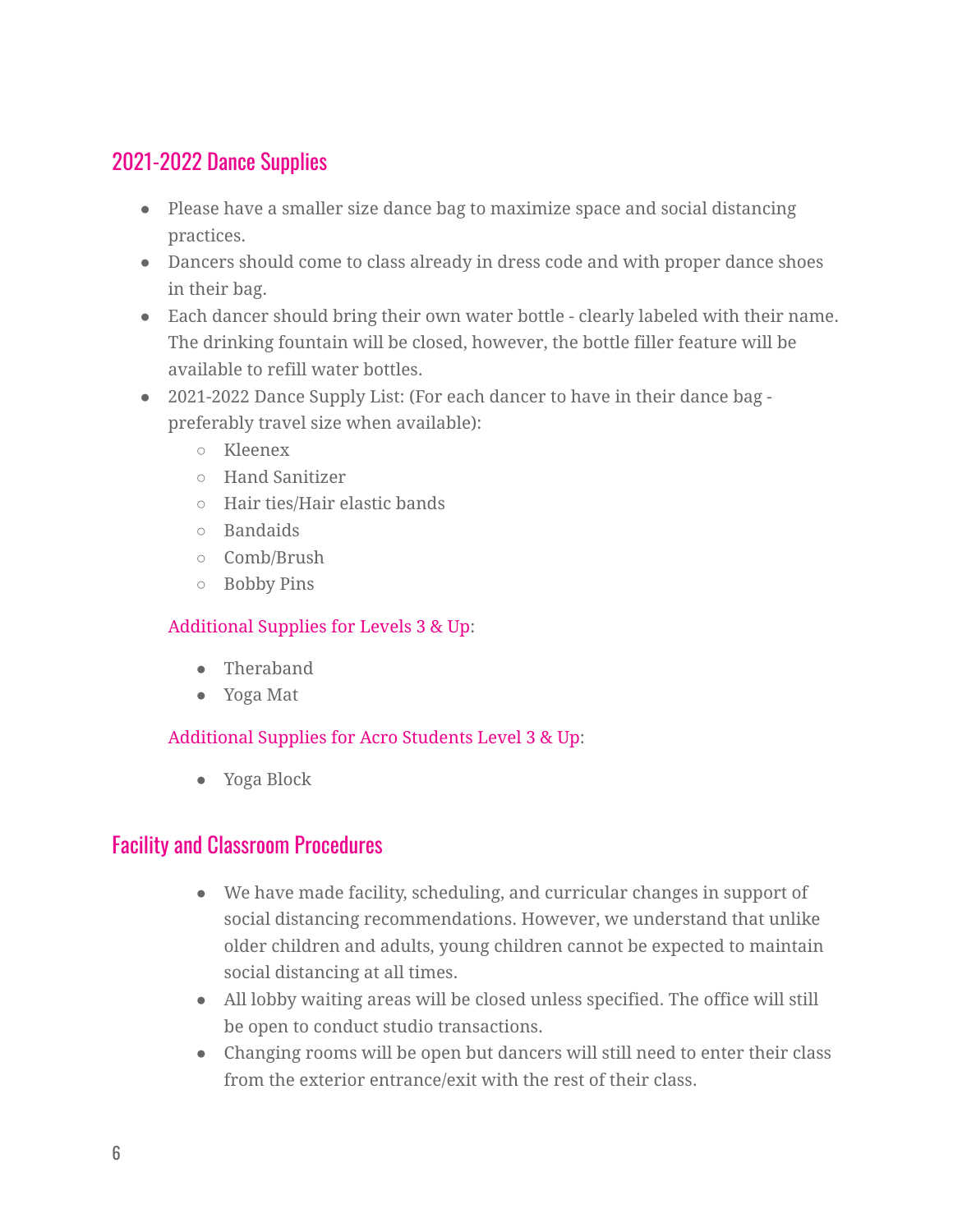- Please bring clearly labeled water bottles. Drinking fountains will not be available except for water bottle refilling feature.
- Dancers will bring all dance bags into the studio for changing shoes. Bathrooms will only be available for their intended use; not as a dressing/changing room.
- No food will be allowed in the studio.
- Curricular adjustments have been made to eliminate prop use and hand-holding to reduce mixing and mingling in the classroom.
- Classrooms will refrain from high fives, 'ballerina hugs', fist bumps, and stamps.
- Classrooms will have a slightly early dismissal (5 minutes) to allow for student transitions.
- Please be on time to drop off and pick up your dancer(s) as they will not be able to wait in the lobby for their ride.

### Arrival and Departure

- Each studio has its own entrance/exit with a red and white exterior sign to indicate location.
- Please limit parent drop off to one person whenever possible. Sibling visitors cannot be accommodated during this time and lobby waiting areas will be closed.
- Classes will dismiss 5 minutes prior to the class ending time to allow for social distancing during class transitions. The ending class will exit first then the incoming class will enter for their class.
- Parents/Guardians will be asked to wait outside for dancers to be released. Parents/Guardians can meet their dancer at the studio door to receive their dancer and walk them to their vehicle. Level 3 and under dancers cannot walk across the parking lots to go to their parents for safety reasons.
- Instructors/Staff will facilitate the transitions between classes.
- Please have your dancer to their class on time to maximize class time/instruction.
- Please be **on time** to pick up your dancer as our lobby waiting areas are closed and social distancing protocols will need to be practiced. (We do not want our instructors/staff to interrupt valuable class time to handle a late dancer pickup!)

### Bathroom/Dressing Room Use

● We highly encourage all students to use the restroom at home before coming to